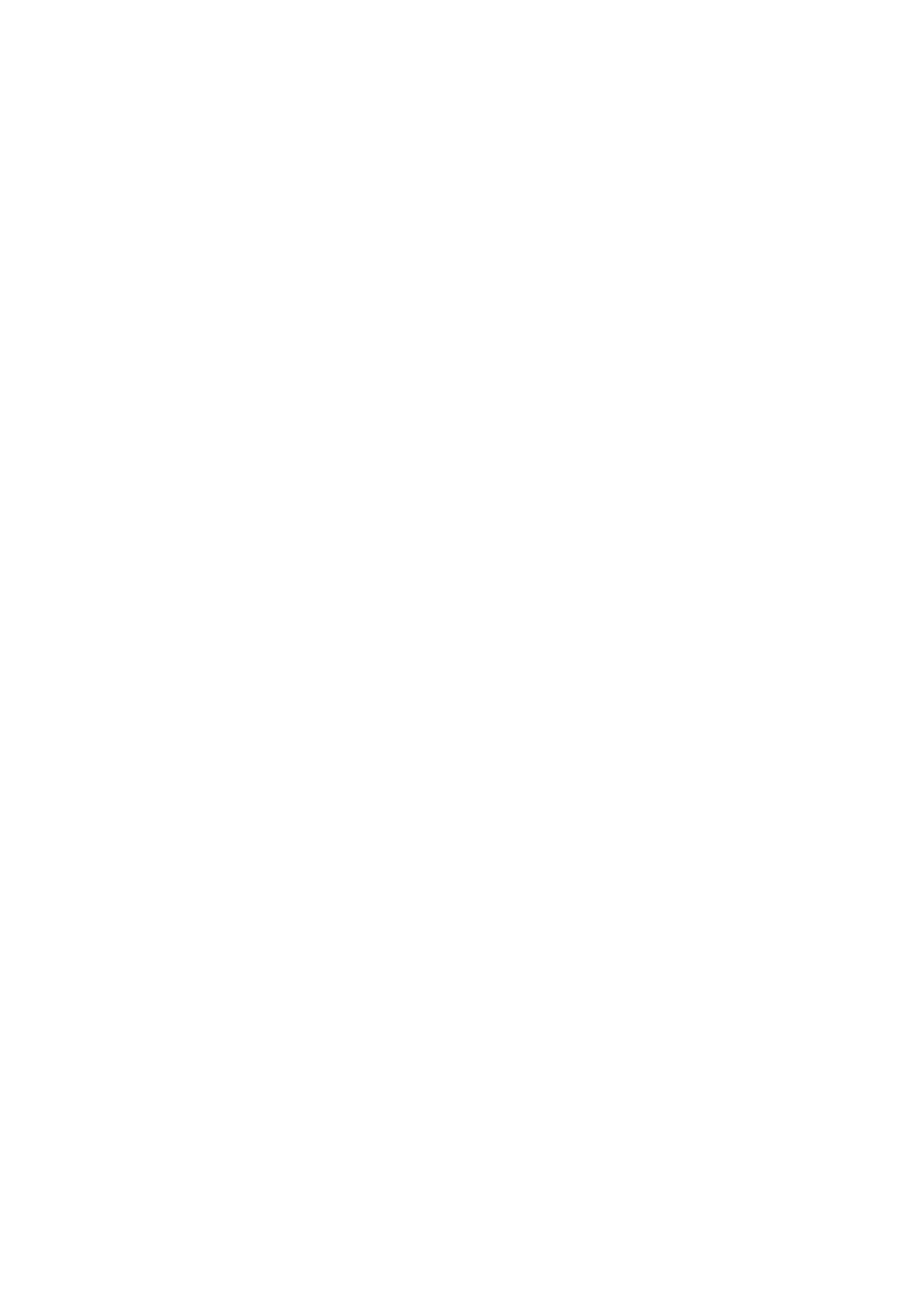#### **In the case of Stolyarova v. Russia,**

The European Court of Human Rights (First Section), sitting as a Chamber composed of:

Isabelle Berro, *President,* Elisabeth Steiner, Khanlar Hajiyev, Mirjana Lazarova Trajkovska, Linos-Alexandre Sicilianos, Ksenija Turković, Dmitry Dedov, *judges,*

and Søren Nielsen, *Section Registrar,*

Having deliberated in private on 6 January 2015,

Delivers the following judgment, which was adopted on that date:

# **PROCEDURE**

1. The case originated in an application (no. 15711/13) against the Russian Federation lodged with the Court under Article 34 of the Convention for the Protection of Human Rights and Fundamental Freedoms ("the Convention") by a Russian national, Ms Irina Petrovna Stolyarova ("the applicant"), on 13 February 2013.

2. The applicant was initially represented by Mr I. Puzanov and subsequently by Ms M. Samorodkina, lawyers practising in Moscow. The Russian Government ("the Government") were represented by Mr G. Matyushkin, Representative of the Russian Federation at the European Court of Human Rights.

3. The applicant alleged, in particular, that she had been dispossessed of her flat contrary to Article 1 of Protocol No. 1, that she faced eviction in violation of Article 8 of the Convention, and that the proceedings she had pursued in an attempt to protect her rights had been unfair in breach of Article 6 of the Convention.

4. On 27 August 2013 the above complaints were communicated to the Government and the remainder of the application was declared inadmissible.

# THE FACTS

## I. THE CIRCUMSTANCES OF THE CASE

5. The applicant was born in 1962 and lives in Moscow.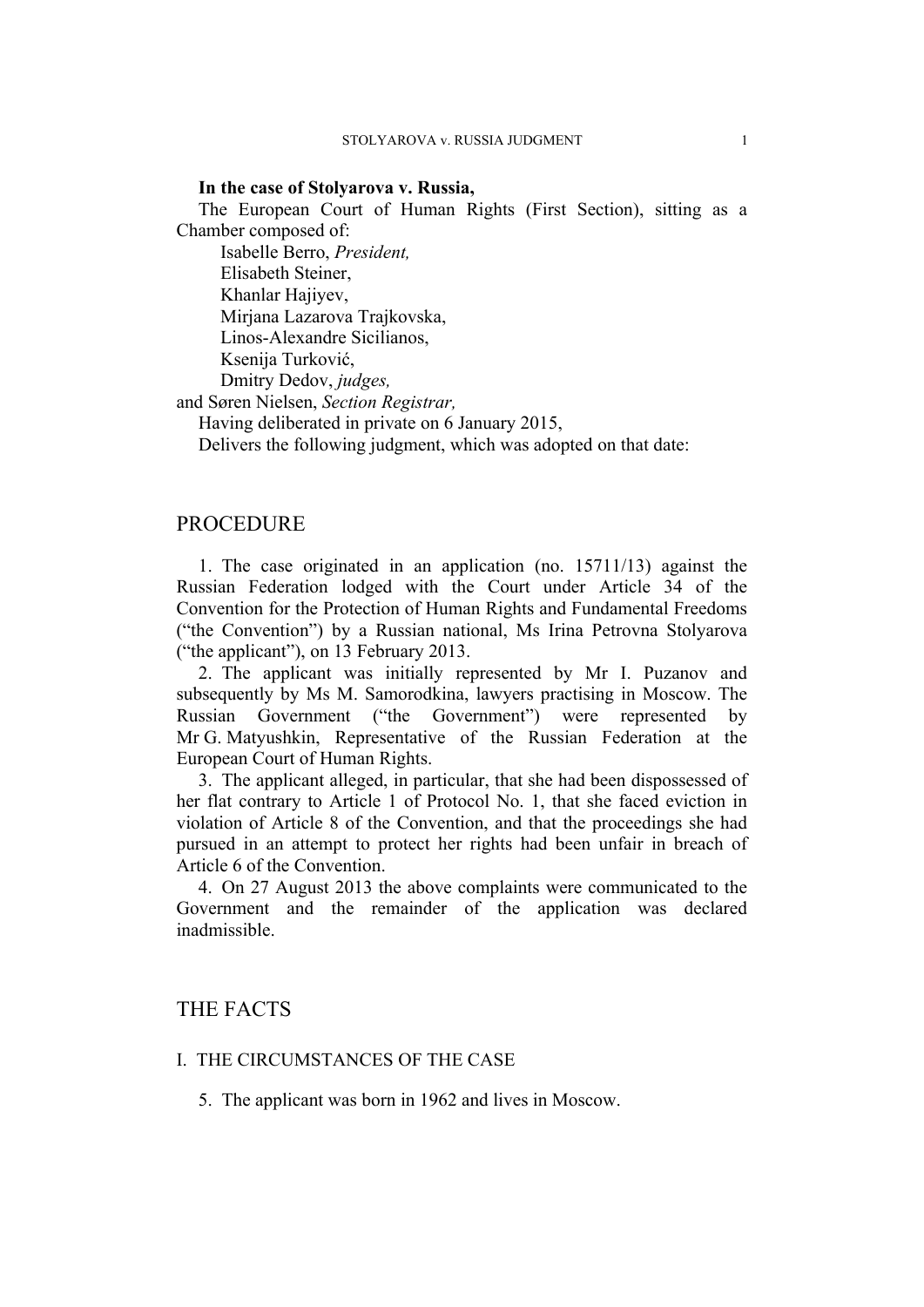6. On 17 March 2005 the applicant bought a flat in Moscow at 69/4-2 Bolshaya Filevskaya Street ("the flat"). The seller of the flat, Mr S., had acquired it under the privatisation scheme in 2004.

# **A. Privatisation and sale of the flat**

7. Before its privatisation the flat was owned by the City of Moscow. On an unspecified date it was allocated to Mr P. as social housing.

8. On 17 April 2001 Mr P. died.

9. On 14 December 2001 the Moscow City housing authorities authorised a certain exchange of flats which resulted in Mr M. moving into the flat which had previously been allocated to Mr P.

10. On 20 November 2002 and 5 March 2003 respectively Mr M. registered his grandfather, Mr S., and his grandmother, Mrs S., as also living in the flat.

11. On 23 March 2004 Mr M. and Mrs S. moved out of the flat.

12. On 18 May 2004 Mr S. signed a social tenancy contract with the Housing Policy and Housing Fund Department of the City of Moscow *(Департамент жилищной политики и жилищного фонда г. Москвы,* hereinafter "the Moscow Housing Department"*)*.

13. On 10 September 2004 the Moscow Housing Department transferred the ownership of the flat to Mr S. under the privatisation scheme.

14. On 1 November 2004 Mr S. registered his ownership of the flat in the State register (*Единый государственный реестр прав на недвижимое имущество и сделок с ним*).

15. On 25 January 2005 an "informational ban" *(информационный 3anpem* was imposed in respect of the flat by the criminal investigations service of the Moscow Department of the Interior *(УУР ГУВД г. Москвы)* in view of the possible illegal alienation of the flat.

16. On 17 March 2005 Mr S. sold the flat to the applicant. The terms of the purchase included an undertaking by the seller to buy the applicant an equivalent flat in the event that she lost the title for reasons relating to any defects in the title which pre-dated her purchase of the flat.

17. According to the Government, on 18 April 2005 the applicant's representative was informed that the registration of her ownership of the flat had been postponed for one month.

18. On 17 May 2005, at the request of Mr S., the "informational ban" in respect of the flat was lifted.

19. On 18 May 2005 the applicant's ownership of the flat was entered in the State register.

20. The applicant moved into the flat and has been living there ever since.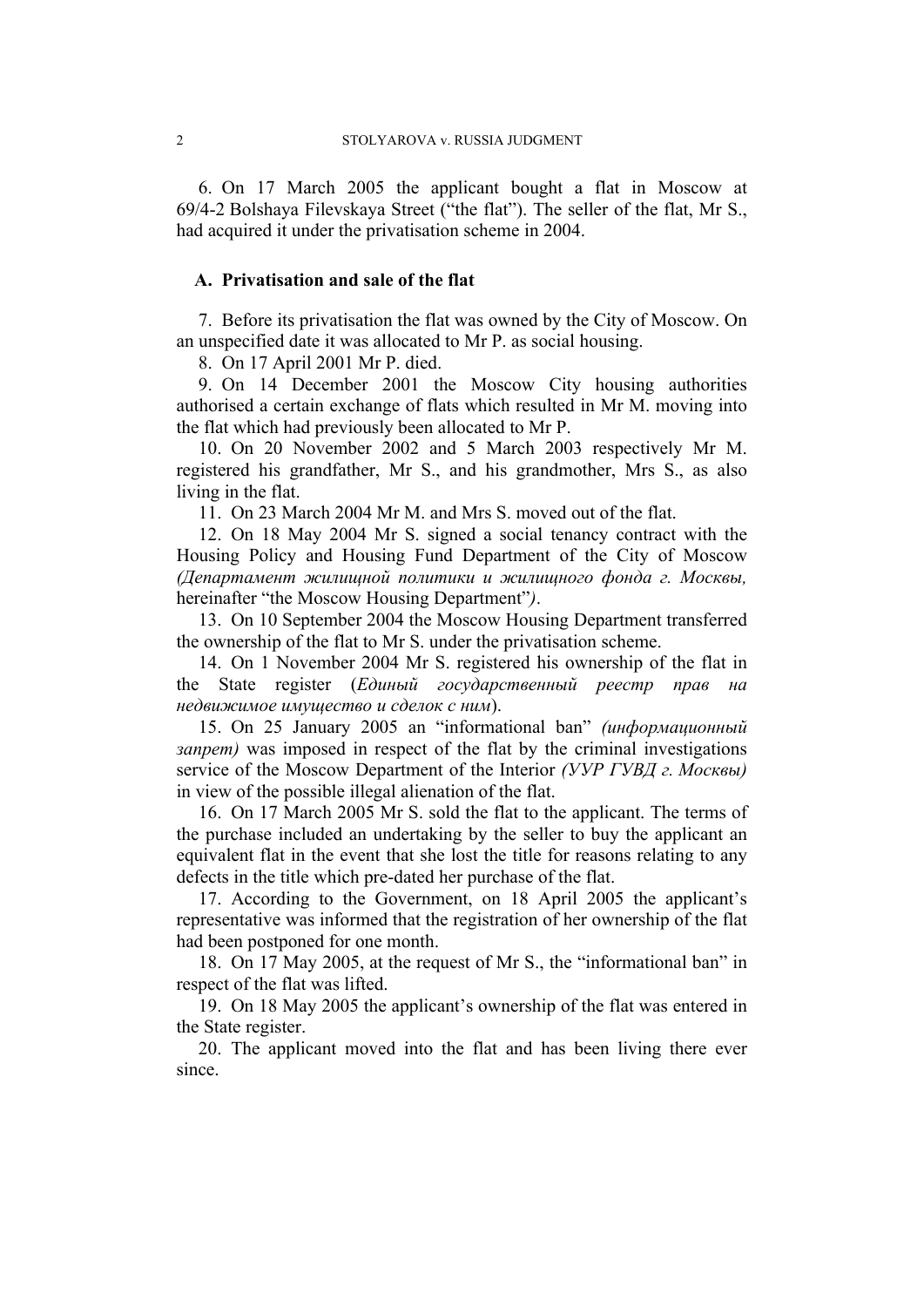## **B. Challenge to the applicant's ownership and eviction proceedings**

21. On 25 November 2008 the criminal investigations service of the Moscow Department of the Interior informed the Moscow Housing Department that it had discovered that the exchange of flats between Mr P. and Mr M. had taken place after the former's death (see paragraph 9 above).

22. On 25 May 2009 the Moscow Housing Department instituted proceedings against Mr M., Mr and Mrs S. and the applicant, asking the court to declare null and void the flat exchange between Mr P. and Mr M. of 14 December 2001, the social tenancy contract between Mr S. and the Moscow Housing Department of 18 May 2004, the privatisation of the flat in favour of Mr S. of 10 September 2004 and its subsequent sale to the applicant of 17 March 2005. They further sought the applicant's eviction, the termination of her title to the flat, and the return of the flat to the city of Moscow.

23. On 27 September 2010 the applicant lodged a counterclaim seeking to have her title to the flat recognised by the court. She contended that she had purchased the flat in good faith (as a *bona fide* buyer) and that she had not known that Mr S. had had no right to sell it.

24. On 8 December 2010 the Dorogomilovskiy District Court of Moscow ("the District Court") granted the claim of the Moscow Housing Department. The court found that, since Mr P. had died on 17 April 2001, the flat exchange and all the subsequent transactions in respect of the flat should be declared null and void. The court refused to recognise the applicant as a *bona fide* buyer, having found that she could and should have known of the "informational ban" imposed on the flat, of which the registration service had informed her representative on 18 April 2005.

25. By an additional judgment of 31 March 2011 the District Court dismissed the counterclaims lodged by the applicant.

26. On 14 June 2011 the Moscow City Court quashed the judgments of 8 December 2010 and 31 March 2011 on appeal and remitted the case to the District Court for a fresh examination by a different bench. In particular, the court held that the District Court's refusal to recognise the applicant as a *bona fide* buyer had not been based on sufficient grounds. Furthermore, having recognised the Moscow Housing Department as the owner of the flat and having found that the flat had left the City of Moscow's possession without the latter's intention to divest itself of it, the District Court had not taken into consideration that the flat exchange had not stripped the owner of its title, and that the subsequent transfer of the flat to Mr S. under the privatisation scheme had taken place with the participation of the Moscow Housing Department. Therefore, in violation of the principle of equality of arms the District Court had failed to examine why, in transferring the title to the flat to Mr S. on 10 September 2004, the Moscow Housing Department had failed to check the circumstances under which Mr S. had acquired the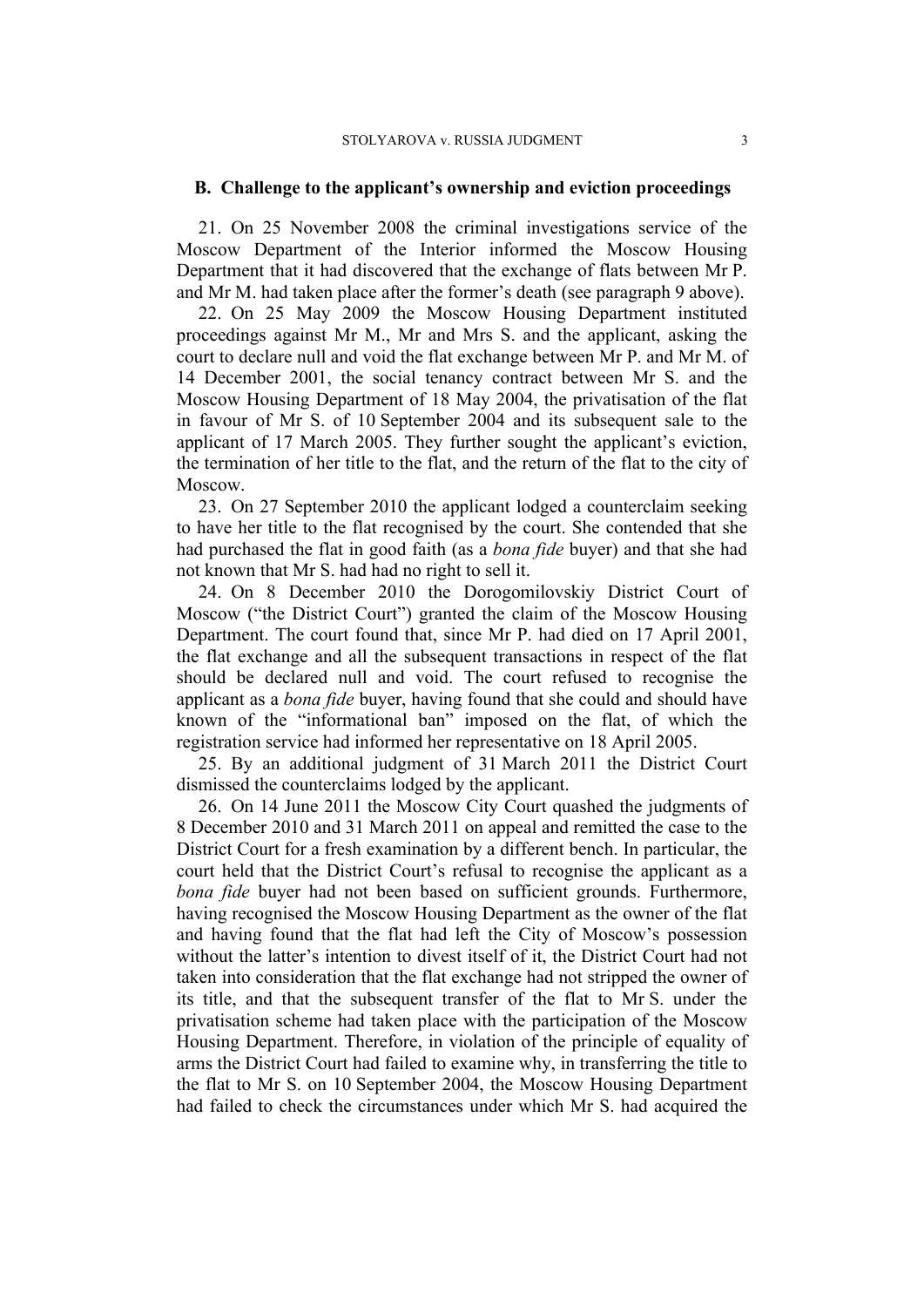right to own the flat. The court further noted in this connection that by 10 September 2004 Mr P. had no longer been registered as living in the flat, as the information on his death had already been available.

27. On 31 January 2012 the District Court granted the claim of the Moscow Housing Department and dismissed the applicant's counterclaims. The court found the flat exchange and all the subsequent transactions in respect of the flat null and void. It refused to recognise the applicant as a *bona fide* buyer, holding that she should have known of the existence of the "informational ban" imposed on the flat, as it had caused a month's delay in the registration of her title with the State. The court also pointed out that the flat had been owned by Mr S. for only six months before being sold to the applicant and that the applicant had bought it below the market price, which should have raised reasonable doubts as to the legal status of the acquired property.

28. On 22 August 2012 the Moscow City Court, in appellate proceedings, upheld the judgment, having endorsed the District Court's reasoning. It appears from the record of the appeal hearing that the plaintiff explicitly stated that it had no grounds to doubt that the applicant had bought the flat in good faith.

29. On 24 December 2012 the Moscow City Court refused to institute cassation proceedings, having found no violations of material or procedural norms in the previous proceedings.

30. The applicant requested a suspension of the execution of the judgment of 31 January 2012 in so far as it concerned her eviction. On 18 March 2013 the District Court dismissed her request. On 8 July 2013 the Moscow City Court upheld that decision on appeal.

31. According to the applicant's latest submissions, she has not yet been evicted but considers it imminent.

# II. RELEVANT DOMESTIC LAW AND PRACTICE

32. For the relevant provisions of domestic law, see *Gladysheva v. Russia* (no. 7097/10, §§ 35-37, 6 December 2011).

## THE LAW

## I. ALLEGED VIOLATION OF ARTICLE 1 OF PROTOCOL No. 1

33. The applicant complained that she had been deprived of her possessions in violation of Article 1 of Protocol No. 1, which provides, in so far as relevant, as follows: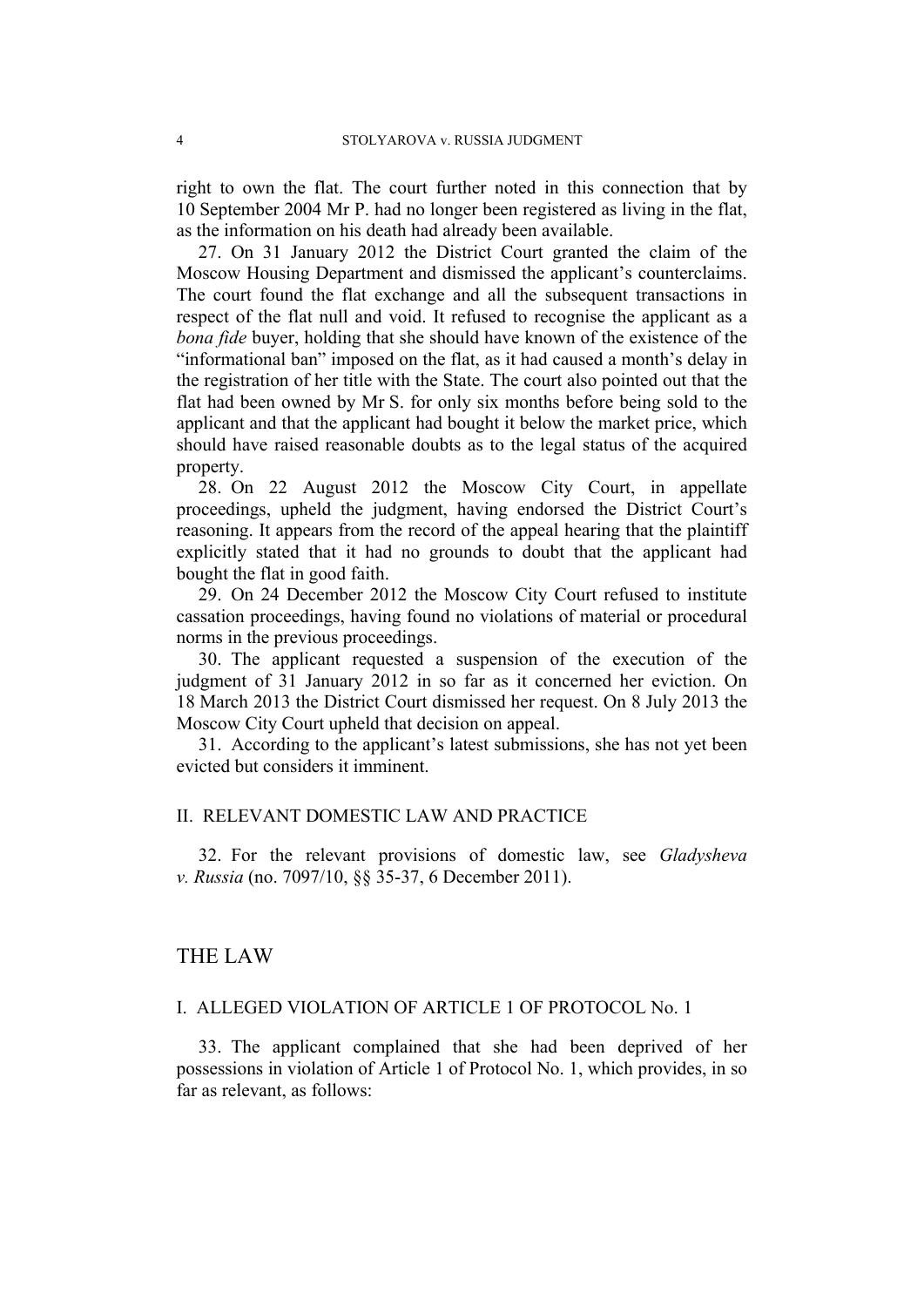#### **Article 1 of Protocol No. 1 (protection of property)**

"Every natural or legal person is entitled to the peaceful enjoyment of his possessions. No one shall be deprived of his possessions except in the public interest and subject to the conditions provided for by law and by the general principles of international law.

The preceding provisions shall not, however, in any way impair the right of a State to enforce such laws as it deems necessary to control the use of property in accordance with the general interest or to secure the payment of taxes or other contributions or penalties."

#### **A. Admissibility**

34. The Government considered that the applicant had failed to exhaust the domestic remedies, as she had not brought proceedings against Mr S. for damage caused to her by the loss of title (see paragraph 16 above).

35. The Court notes that the applicant claimed to be a victim of a violation of her right to peaceful enjoyment of her possession as a result of the revocation of her title by a judgment which has become final and enforceable. It observes that no further recourse that may potentially lead to reinstatement of her title lies against that judgment under Russian law. The Court considers therefore that the existence of the possibility for the applicant to seek damages from Mr S. cannot deprive her of victim status for the purposes of her complaint under Article 1 of Protocol No. 1; neither may it be regarded as necessary for compliance with the rule of exhaustion of domestic remedies within the meaning of Article 35 § 1 of the Convention (see *Gladysheva*, cited above, §§ 60-62).

36. The Court further notes that this complaint is not manifestly ill-founded within the meaning of Article 35  $\frac{8}{3}$  (a) of the Convention. It further notes that it is not inadmissible on any other grounds. It must therefore be declared admissible.

### **B. Merits**

#### *1. The parties' submissions*

37. The Government submitted that the interference with the applicant's property rights had been in accordance with the conditions provided for by law and that it pursued the legitimate aim of protecting the rights and interests of others, notably of people on the waiting list for social housing.

38. The applicant contested the lawfulness of the revocation of her title to the flat. She alleged, in particular, that there had been a gross deficiency in the application of the domestic law by the domestic courts and that the public interest pursued had not been proportionate to her property rights under Article 1 of Protocol No. 1.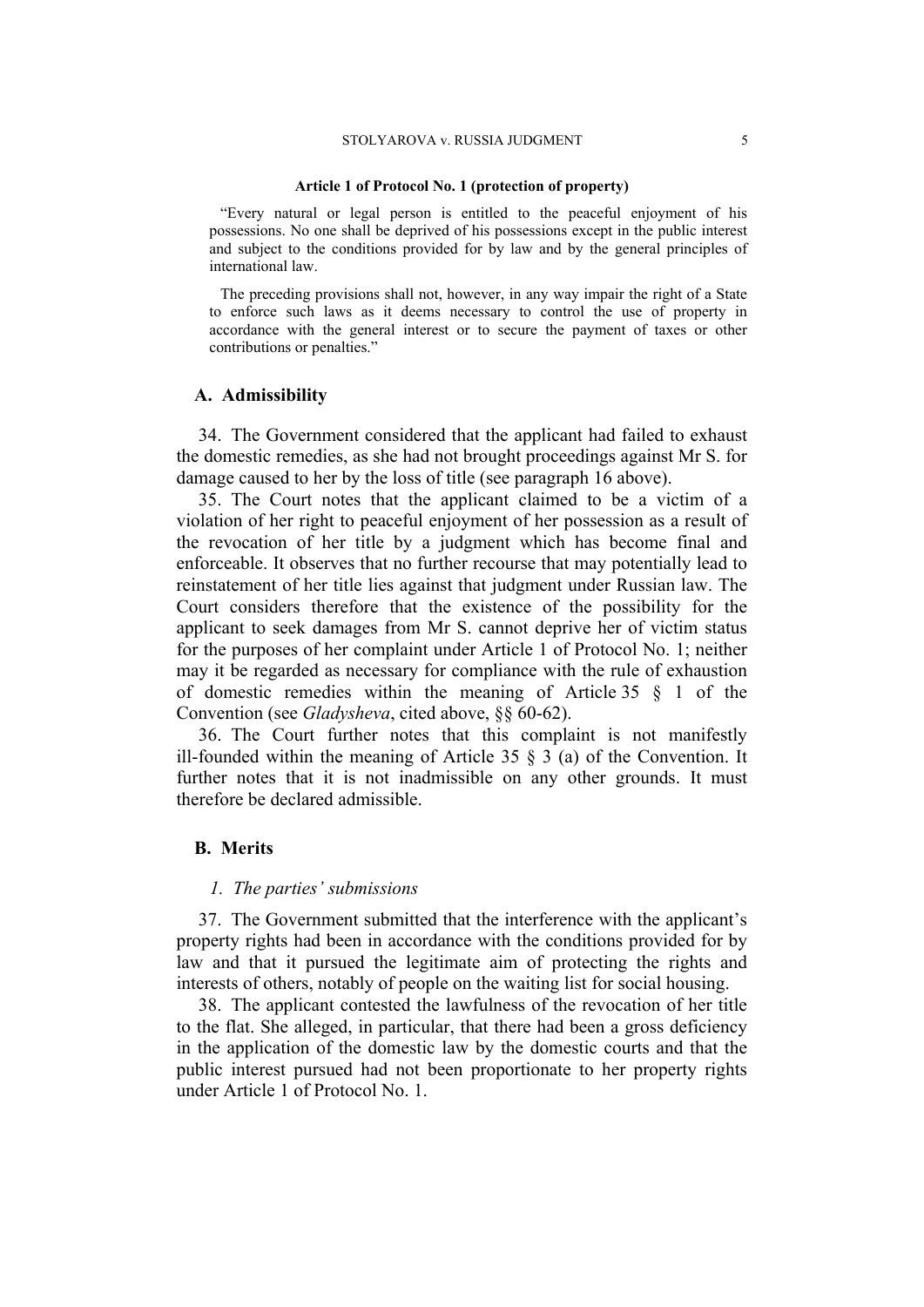#### *2. The Court's assessment*

#### **(a) General principles**

39. The Court refers to its established case-law on the structure of Article 1 of Protocol No. 1 and the manner in which the three rules contained in that provision are to be applied (see, among many other authorities, *J.A. Pye (Oxford) Ltd and J.A. Pye (Oxford) Land Ltd v. the United Kingdom* [GC], no. 44302/02, § 52, ECHR 2007-III; *Bruncrona v. Finland*, no. 41673/98, §§ 65-69, 16 November 2004; and *Broniowski v. Poland* [GC], no. 31443/96, § 134, ECHR 2004-V).

40. The Court reiterates that in order to be compatible with Article 1 of Protocol No. 1, an interference with the peaceful enjoyment of possessions must fulfil three conditions: it must be carried out "subject to the conditions provided for by law", which excludes any arbitrary action on the part of the national authorities, must be "in the public interest", and must strike a fair balance between the owner's rights and the interests of the community.

41. The concern to achieve a fair balance between the demands of the public and the owner's rights is reflected in the structure of Article 1 as a whole, which is to be read in the light of the general principle enunciated in the first sentence. In particular, there must be a reasonable relationship of proportionality between the means employed and the aim sought to be realised by any measure depriving a person of his possessions or controlling their use. Compensation terms under the relevant legislation are material to the assessment of whether the contested measure respects the requisite fair balance, and, notably, whether it imposes a disproportionate burden on the applicant (see *Former King of Greece and Others v. Greece* [GC], no. 25701/94, § 89, ECHR 2000-XII).

42. In this connection, the taking of property without payment of an amount reasonably related to its value will normally constitute a disproportionate interference that cannot be justified under Article 1 of Protocol No. 1. That provision does not, however, guarantee a right to full compensation in all circumstances, since legitimate "public interest" objectives may call for reimbursement of less than the full market value (see, among other authorities, *Papachelas v. Greece* [GC], no. 31423/96, § 48, ECHR 1999-II).

43. Although Article 1 of Protocol No. 1 contains no explicit procedural requirements, the proceedings at issue must also afford the individual a reasonable opportunity to put his or her case to the responsible authorities for the purpose of effectively challenging the measures interfering with the rights guaranteed by this provision. In ascertaining whether this condition has been satisfied, a comprehensive view must be taken of the applicable procedures (see, among other authorities, *Jokela v. Finland*, no. 28856/95, § 45, ECHR 2002-IV).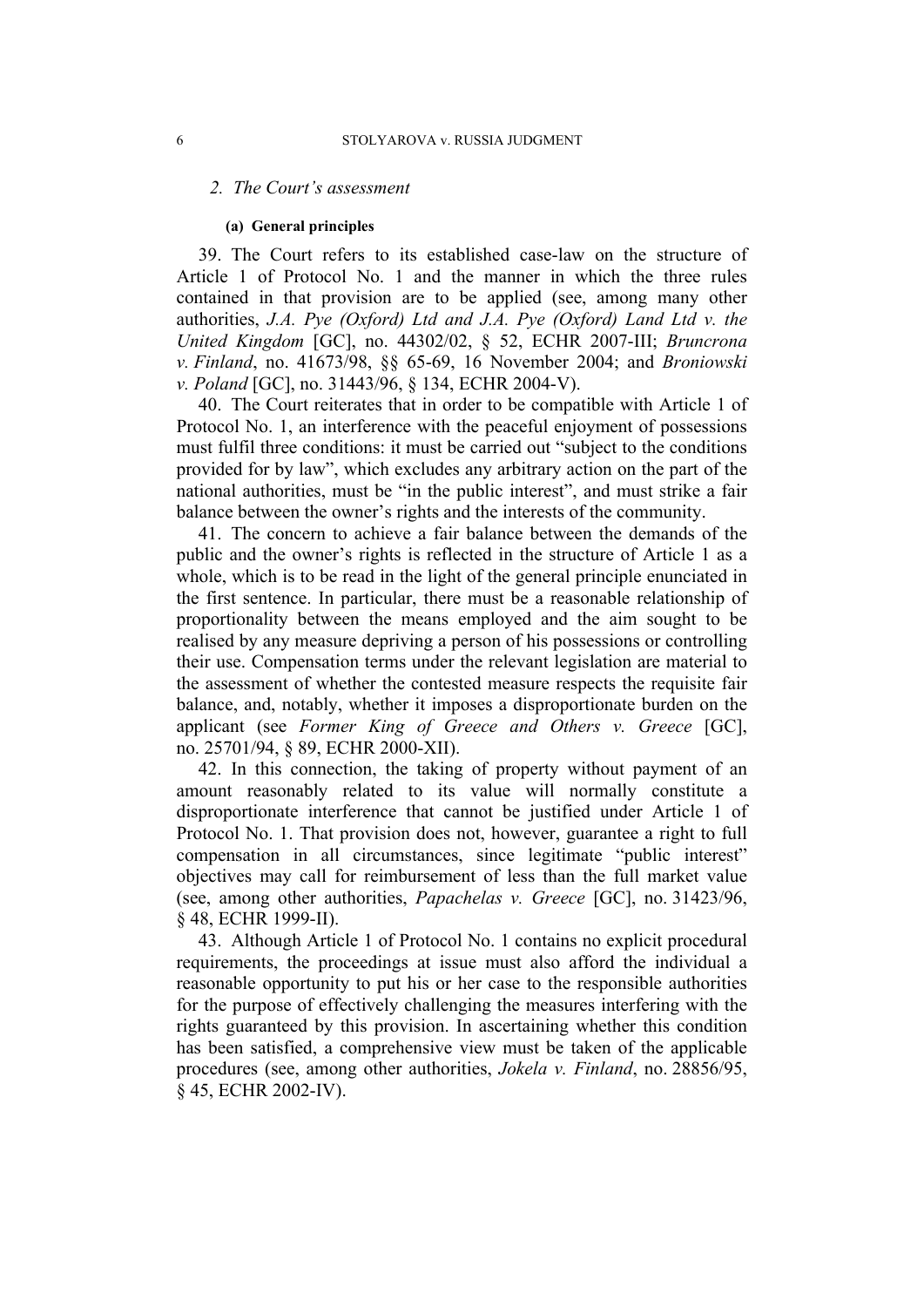#### **(b) Application of these principles in the present case**

44. It is not in dispute between the parties that the revocation of the applicant's title to the flat constituted an interference with her property rights within the meaning of Article 1 of Protocol No. 1. It remains to be determined whether the interference was in accordance with the domestic law, whether it pursued a public interest and achieved a "fair balance" between the demands of the general interest of the public and the requirements of the protection of the individual's fundamental rights.

45. Regarding the lawfulness of the revocation of the applicant's title to the flat, the Court cannot rule out that there may have been a certain deficiency in the application of the domestic law as alleged by the applicant. Noting, however, that its power to review compliance with domestic law is limited (see *Gashi v. Croatia*, no. 32457/05, § 29, 13 December 2007, and *Allan Jacobsson v. Sweden (no. 1)*, 25 October 1989, § 57, Series A no. 163), the Court considers that it may dispense with resolving this issue because, irrespective of the domestic lawfulness of the interference, it fell short of the requirement of proportionality, as set out below (see *Gladysheva,* cited above, §§ 72-75).

46. As to the legitimate aim of the impugned measure, the Court reiterates that, because of their direct knowledge of their society and its needs, the national authorities are in principle better placed than the international judge to appreciate what is "in the public interest". Under the system of protection established by the Convention, it is thus for the national authorities to make the initial assessment as to the existence of a matter of public concern warranting measures of deprivation of property. Here, as in other fields to which the safeguards of the Convention extend, the national authorities accordingly enjoy a certain margin of appreciation (see, among many authorities, *Edwards v. Malta*, no. 17647/04, § 64, 24 October 2006). With this in mind, the Court accepts therefore that the revocation of the applicant's title to the flat pursued the public interest, in that it catered for the needs of those on the waiting list for social housing.

47. Turning to the assessment of whether the impugned measure satisfied the requirement of proportionality, despite the margin of appreciation given to the State the Court must nevertheless, in the exercise of its power of review, determine whether the requisite balance was maintained in a manner consonant with the applicant's right to property (see *Rosiński v Poland*, no. 17373/02, § 78, 17 July 2007).

48. The Court observes that the applicant's title was invalidated because of fraud in the procedures in which the flat had been exchanged and subsequently privatised by a third party. The Court notes in this connection that it was within the State's exclusive competence to define the conditions and procedures under which it alienated its assets to persons it considered eligible and to oversee compliance with those conditions. It was also within the State's exclusive competence to legalise the transfer of the title to the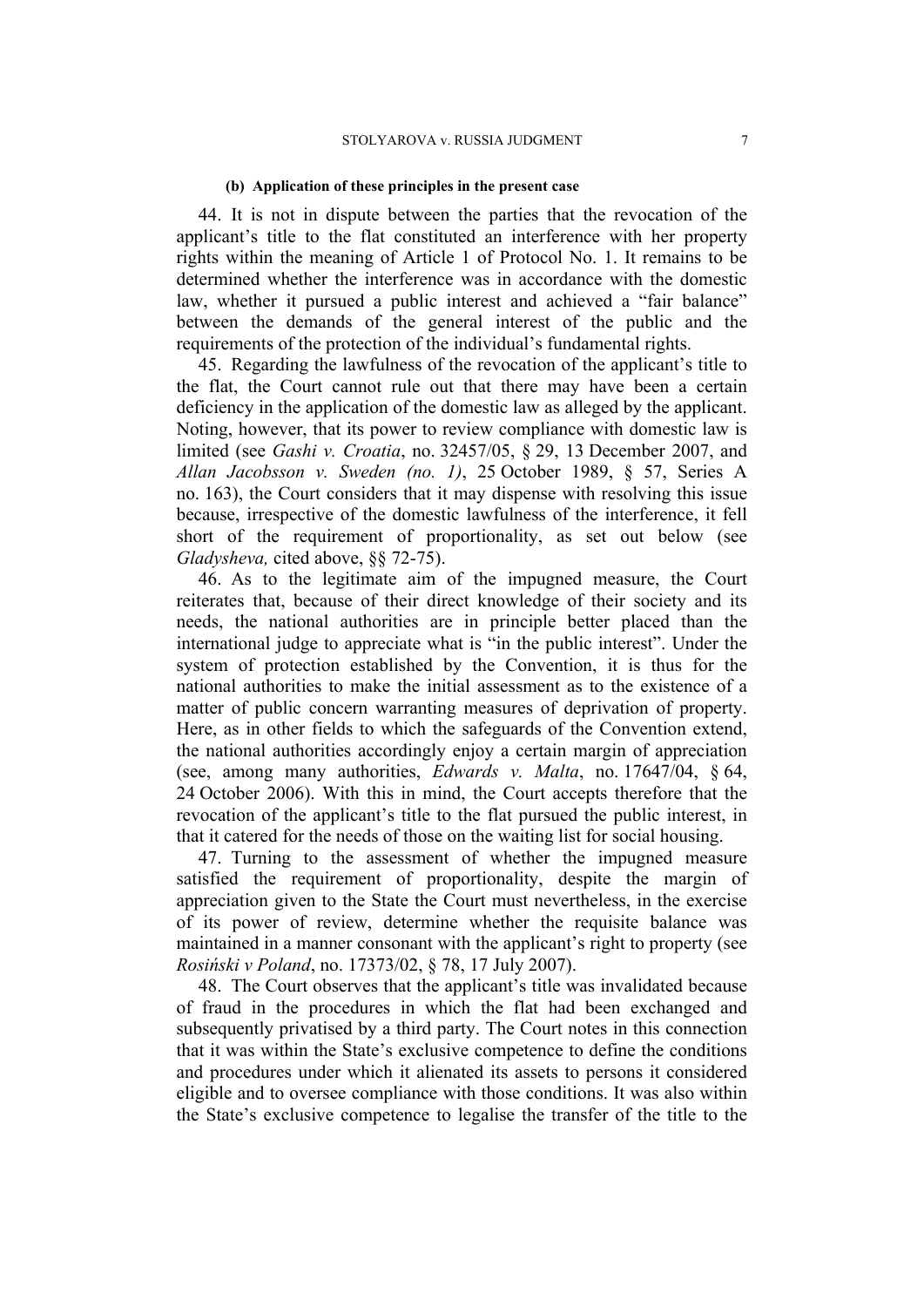flat through a registration procedure specifically aimed at providing extra security to the title holder. With so many regulatory authorities having granted clearance to Mr S.'s title, it was not for the applicant, or any other third-party buyer of the flat, to assume the risk of ownership being revoked on account of defects which should have been eliminated in procedures specially designed to do so. The authorities' oversight could therefore not justify subsequent retribution against the applicant (see *Gladysheva,* cited above, § 79).

49. The Court further notes that the applicant has been stripped of ownership without compensation or provision of replacement housing from the State. The Court reiterates that the mistakes or errors of the State authorities should serve to the benefit of the persons affected, especially where no other conflicting private interest is at stake. In other words, the risk of any mistake made by the State authority must be borne by the State and the errors must not be remedied at the expense of the individual concerned (see *Gashi,* cited above, § 40, and, *mutatis mutandis, Radchikov v. Russia*, no. 65582/01, § 50, 24 May 2007).

50. The foregoing considerations are sufficient to enable the Court to conclude that the conditions under which the applicant was stripped of her title to the flat imposed an individual and excessive burden on her and that the authorities have failed to strike a fair balance between the demands of the public interest on the one hand and the applicant's right to the peaceful enjoyment of her possessions on the other.

51. There has accordingly been a violation of Article 1 of Protocol No. 1.

## II. ALLEGED VIOLATION OF ARTICLE 8 OF THE CONVENTION

52. The applicant complained that her forthcoming eviction amounted to a violation of her right to respect for her home. She relied on Article 8 of the Convention, which reads as follows:

"1. Everyone has the right to respect for his private and family life, his home and his correspondence.

2. There shall be no interference by a public authority with the exercise of this right except such as is in accordance with the law and is necessary in a democratic society in the interests of national security, public safety or the economic well-being of the country, for the prevention of disorder or crime, for the protection of health or morals, or for the protection of the rights and freedoms of others."

### **A. Admissibility**

53. The Court notes that this complaint is not manifestly ill-founded within the meaning of Article 35 § 3 (a) of the Convention. It further notes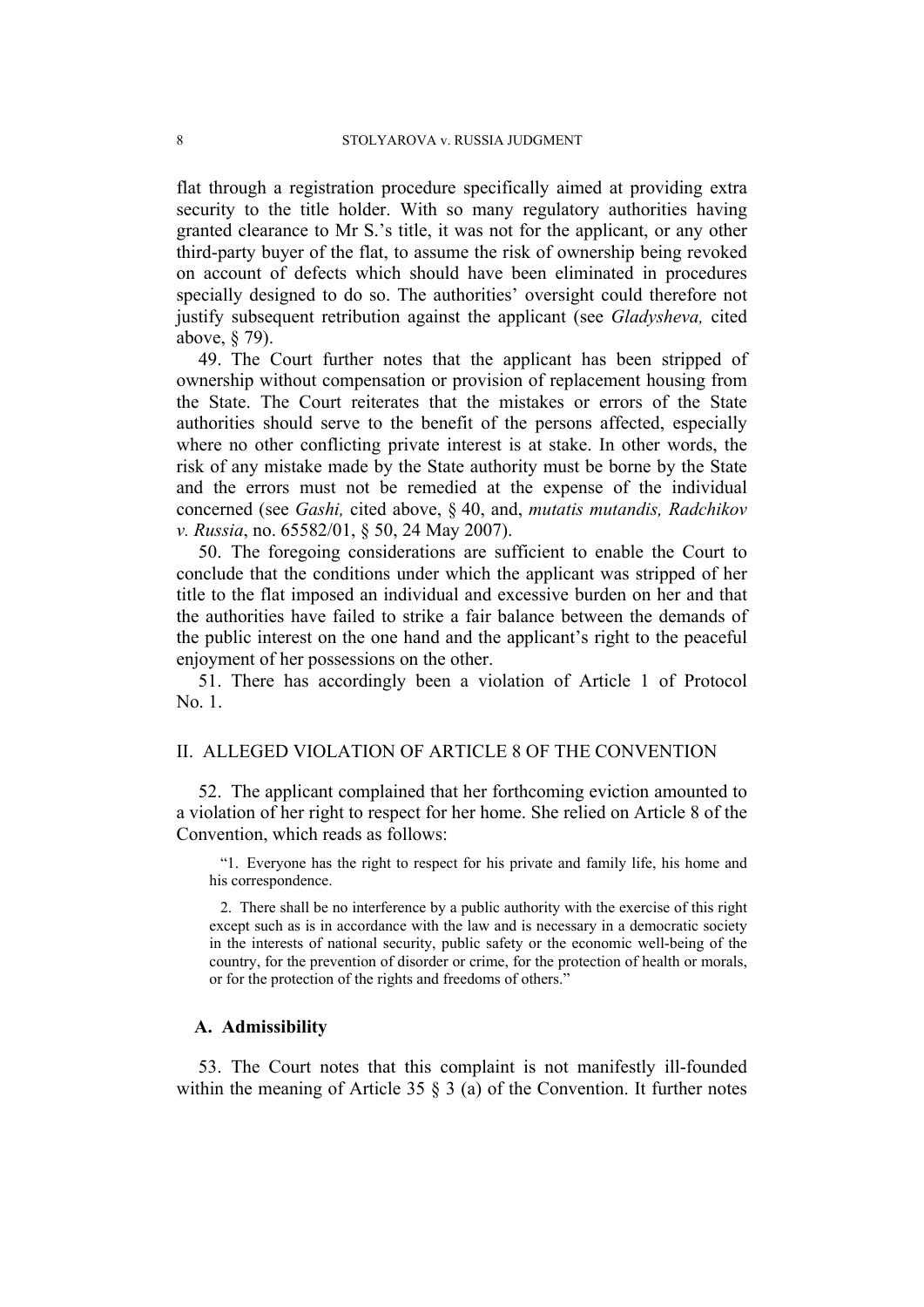that it is not inadmissible on any other grounds. It must therefore be declared admissible.

## **B. Merits**

### *1. The parties' submissions*

54. The Government considered that the applicant's forthcoming eviction was lawful, pursued a legitimate aim of protecting the rights of persons eligible to social housing and that it was proportionate to that aim. They pointed out that for the time being the applicant continued to occupy the flat. When the eviction was enforced she would not find herself on the street as she owned another flat, a house and two plots of land in the Moscow Region. In any event the applicant could seek assistance from the Moscow Housing Department in order to be provided with suitable social housing in Moscow, including the possibility to live in the flat under social tenancy conditions.

55. The applicant submitted that she had been living in the flat since 2005 and that it had become her home. The invalidation of her title to the flat, leading to the eviction order, amounted to an interference with her right to respect for her home. She accepted that the interference was in accordance with the domestic law and that it pursued a legitimate aim. However, she argued that it was not necessary in a democratic society, did not correspond to a pressing social need and was not proportionate to the legitimate aim pursued. She further asserted that the domestic authorities had made it clear to her that they would not provide her with assistance in resolving her housing need.

## *2. The Court's assessment*

56. The Court first notes that the applicant has been living in the flat since purchasing it from Mr S. in 2005. Her ownership had been duly registered by the competent State authorities. Her right to live there derived from her title to the property. It is thus undeniably her home, and the Government have never claimed otherwise.

57. The Court will next consider whether there has been an interference with the applicant's right to respect for her home. It notes that the judgment which revoked her title also ordered her eviction from the premises, and that the judgment has become final and enforceable. As matters stand, the applicant has no further recourse against the decision that she must vacate the flat, and her request for the enforcement to be suspended was refused. The Court reiterates that once an eviction order has been issued it amounts to an interference with the right to respect for home, irrespective of whether it has yet been carried out (see *Ćosić v. Croatia*, no. 28261/06, § 18, 15 January 2009, and *Gladysheva,* cited above, § 91), and irrespective of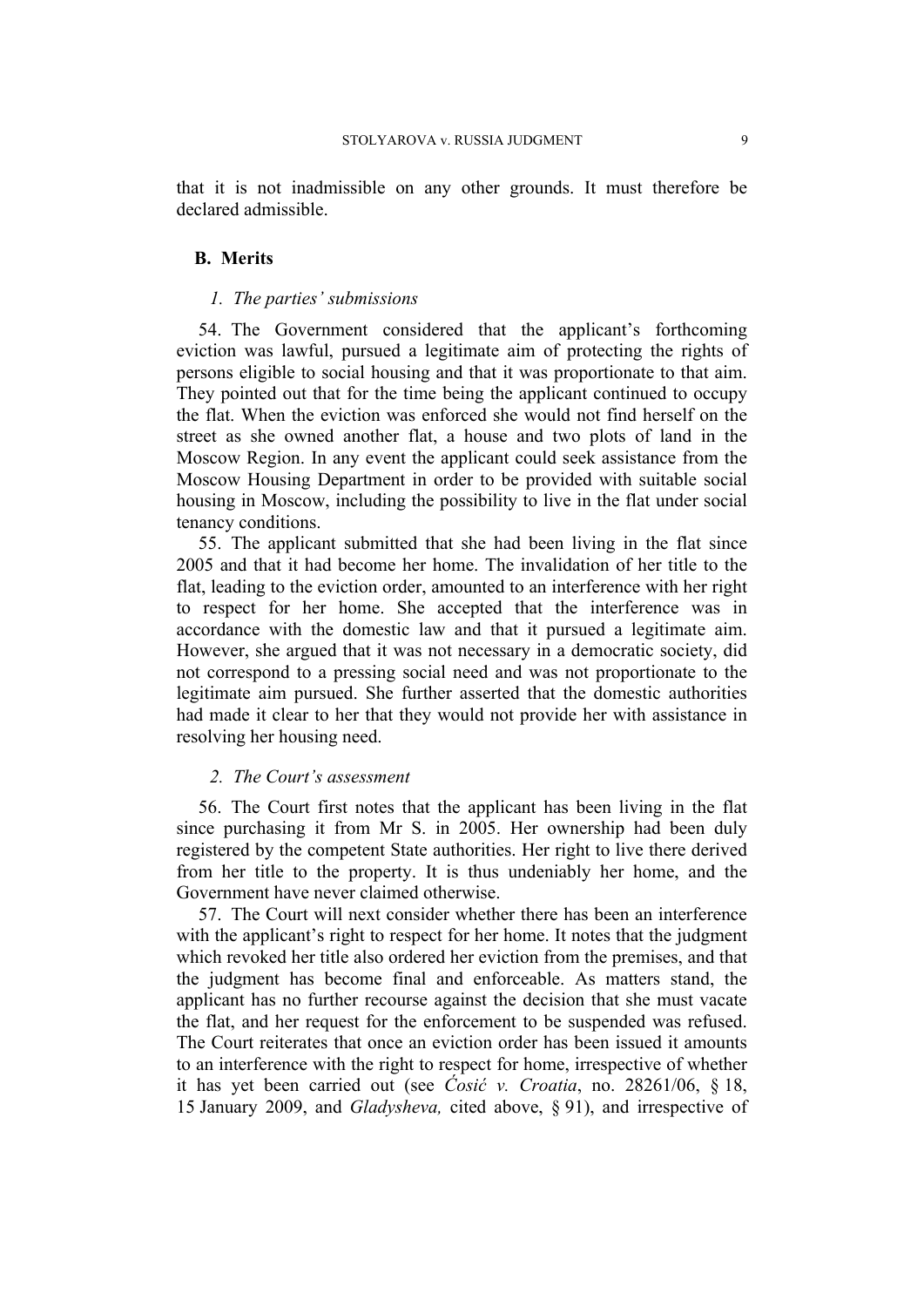whether one owns other accommodation (see *Brežec v. Croatia*, no. 7177/10, § 40, 18 July 2013). In the present case, the Government did not expressly contest the assertion that there has been an interference with the applicant's right under Article 8, and, in circumstances such as these, the existence of an interference is beyond doubt.

58. The Court further notes that the lawfulness of the eviction order is not in dispute; under the domestic law it is an automatic consequence of termination of ownership. It will thus consider it lawful. As to the existence of a legitimate aim, the Court accepts that the applicant's eviction is aimed at protecting the rights of welfare recipients, to whom the flat should be reallocated, as the Government claim.

59. The Court will therefore proceed to review the question of whether the interference was "necessary in a democratic society". In making this assessment the Court will have to examine whether it corresponded to a "pressing social need" and, in particular, whether it was proportionate to the legitimate aim pursued. It has previously held that the margin of appreciation in housing matters is narrower when it comes to the rights guaranteed by Article 8 than it is for those guaranteed by in Article 1 of Protocol No. 1, because Article 8 concerns rights of central importance to the individual's identity, self-determination, physical and moral integrity, maintenance of relationships with others and a settled and secure place in the community (see *Connors v. the United Kingdom*, no. 66746/01, §§ 81-84, 27 May 2004, and *Orlić v. Croatia*, no. 48833/07, §§ 63-70, 21 June 2011).

60. The Court notes that the domestic courts automatically ordered the applicant's eviction after they had stripped her of ownership. They made no further analysis as to the proportionality of the measure to be applied against her, namely her eviction from the flat which they declared to be State-owned.

61. The Court observes that the applicant's home has been repossessed by the State, and not by a private party whose interests in the flat would have been at stake (see *Orlić*, cited above, § 69). Insufficient details were given about the intended beneficiaries allegedly on the waiting list for social housing to allow the Court to weigh their personal circumstances against those of the applicant. In any event, no individual on the waiting list would have had the same attachment to the flat as the applicant; nor would he or she have had a vested interest in that particular dwelling, as opposed to a similar one.

62. The Court further observes that while it is open to the applicant to seek assistance from the Moscow Housing Department in being provided with suitable social housing in Moscow, the possibility of obtaining such assistance and any potential results thereof remain purely speculative at the present time and cannot therefore be taken into account in the assessment of the proportionality of the interference with the legitimate aim pursued.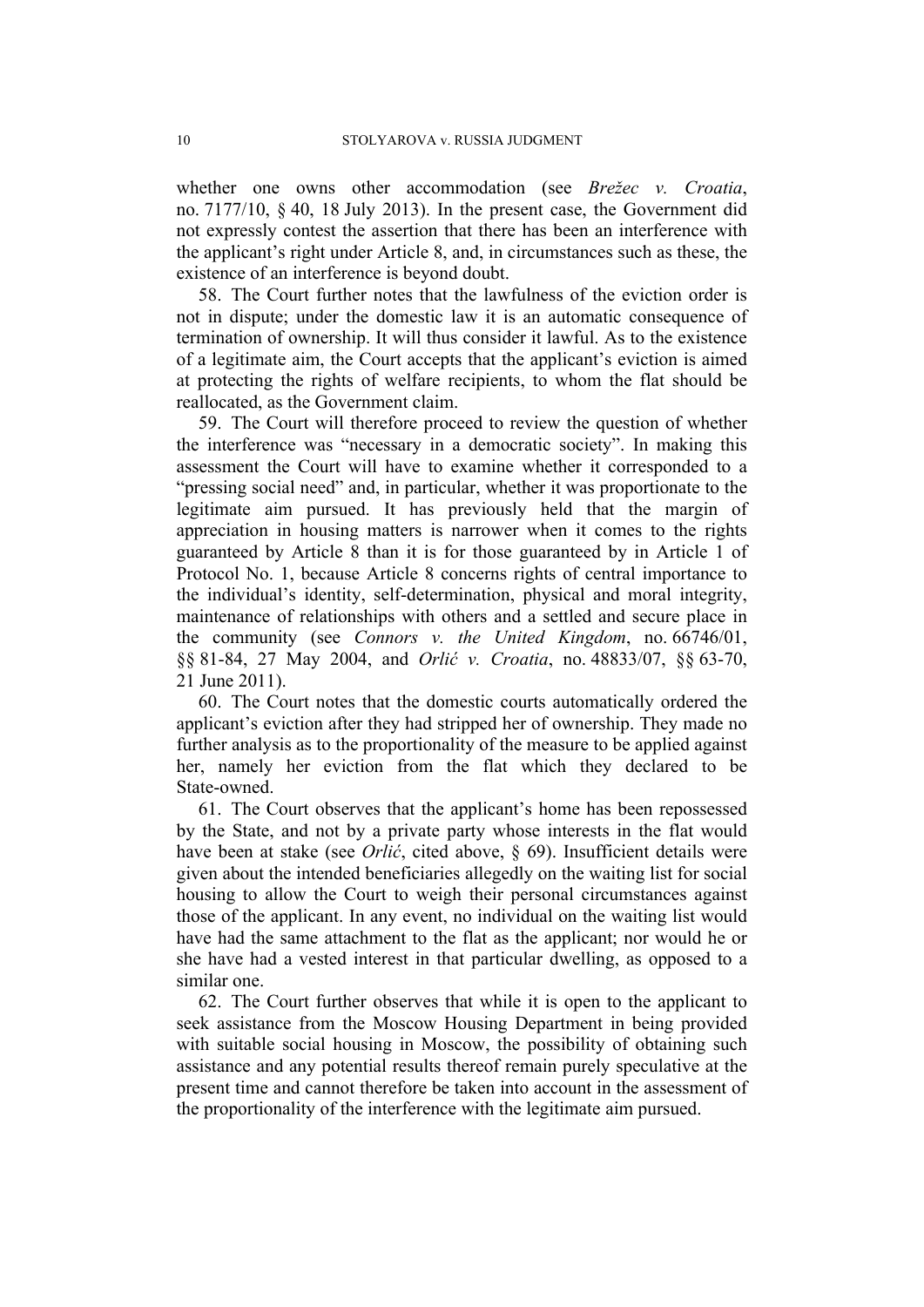63. In the light of the foregoing considerations, the Court considers that the interference with the applicant's right under Article 8 was not "necessary in a democratic society" as it did not correspond to a "pressing social need" and was not proportionate to the legitimate aim pursued. There has therefore been a violation of Article 8 of the Convention in the instant case.

## III. ALLEGED VIOLATION OF ARTICLE 6 OF THE CONVENTION

64. The applicant further complained under Article 6 of the Convention that the proceedings before the national courts had been unfair. She claimed, in particular, that, whereas the Moscow Housing Department had explicitly acknowledged that she had bought the flat in good faith (see paragraph 28 above), the domestic court had reached a conclusion to the contrary. Furthermore, the court had relied on an "informational ban" in respect of the flat, whereas such legal notion did not exist in the domestic law. Lastly, the District Court had not followed the instructions given by the Moscow City Court on 14 June 2011. In so far as relevant, Article 6 reads as follows:

"In the determination of his civil rights and obligations ... everyone is entitled to a fair ... hearing ... by [a] tribunal ..."

65. Both parties presented observations on the matter.

66. The Court notes that this complaint is not manifestly ill-founded within the meaning of Article 35  $\S$  3 (a) of the Convention. It further notes that it is not inadmissible on any other grounds. It must therefore be declared admissible.

67. However, having regard to the findings of violation of the applicant's rights under Article 1 of Protocol No. 1 and Article 8 of the Convention, which are at the heart of the present case (see paragraphs 51 and 63 above), the Court considers that it is unnecessary to examine separately whether there has been a violation of Article 6.

## IV. APPLICATION OF ARTICLE 41 OF THE CONVENTION

68. Article 41 of the Convention provides:

"If the Court finds that there has been a violation of the Convention or the Protocols thereto, and if the internal law of the High Contracting Party concerned allows only partial reparation to be made, the Court shall, if necessary, afford just satisfaction to the injured party."

## **A. Damage**

69. The applicant claimed 8,599,795 Russian roubles (RUB) in respect of pecuniary damage, broken down as follows: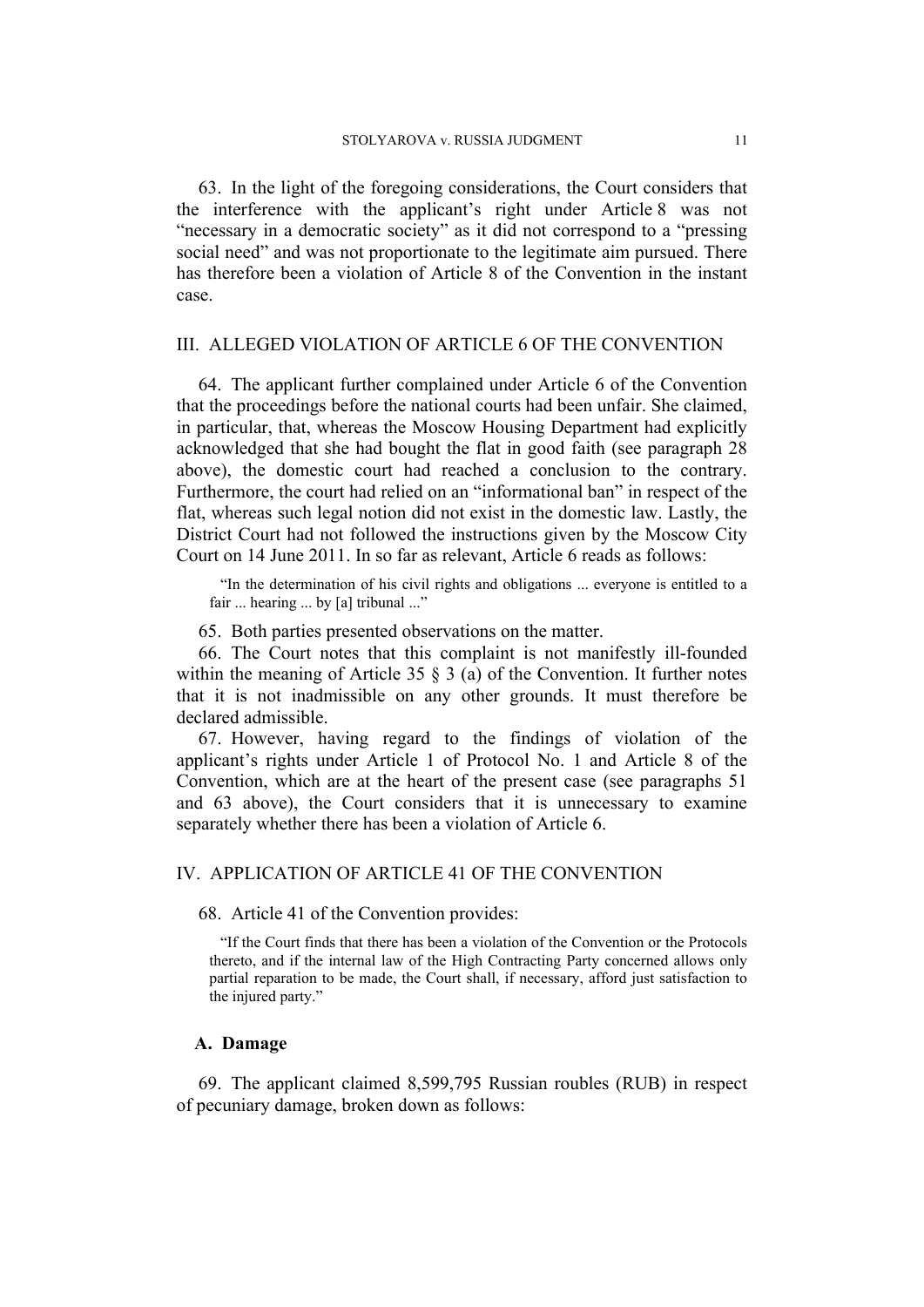(a) RUB 8,592,680, which is the current market value of the flat;

(b) RUB 2,500 for the expert valuation of the flat;

(c) RUB 1,245 for medicine for the applicant's stress-related condition; and

(d) RUB 3,370 and RUB 1,259 for postal expenses.

70. As to non-pecuniary damage, the applicant claimed 40,000 euros (EUR), referring to the anxiety and stress she was enduring because of the imminent loss of her home. She alleged, among other things, that she was under permanent stress as a result of her involvement in relevant court proceedings, that she felt frustrated and vulnerable *vis-à-vis* the domestic authorities and the domestic system of justice, and uncertain about her future. The applicant further alleged that as a result of the stress she had developed a number of medical conditions and had left her job.

71. The Government viewed the applicant's claim for compensation of the market value of the flat as an attempt to challenge the outcome of the domestic proceedings and considered that it should be dismissed. They further considered that the applicant's claim for compensation of medical expenses was manifestly ill-founded and irrelevant to the subject matter of the application. They also contested her claim for non-pecuniary damage, considering it unreasonable, excessive and inconsistent with the Court's case-law.

72. The Court considers it appropriate to deal with the postal expenses and expert fees claimed by the applicant under the head of costs and expenses.

73. As to medical expenses, the Court considers that the applicant has failed to prove the existence of a causal link between the subject matter of the present application and her health condition. For that reason the Court rejects this claim.

74. The Court refers to its finding above that the authorities violated the applicant's right to peaceful enjoyment of her possessions guaranteed by Article 1 of Protocol No. 1, having stripped her of the title to the flat (see paragraph 51 above). It also refers to its finding that the order to evict the applicant from the flat, following her dispossession, violated her right to respect for home enshrined in Article 8 of the Convention (see paragraph 63 above). In making this finding, the Court has stressed the central importance of the right to home in the Convention hierarchy of rights (see paragraph 59 above), and has taken into account the applicant's attachment to that particular flat (see paragraph 61 above). It considers that there is a clear link between the violations found and the damage caused to the applicant.

75. The Court reiterates that, normally, the priority under Article 41 of the Convention is *restitutio in integrum*, as the respondent State is expected to make all feasible reparation for the consequences of the violation in such a manner as to restore as far as possible the situation existing before the breach (see, among other authorities, *Piersack v. Belgium* (Article 50),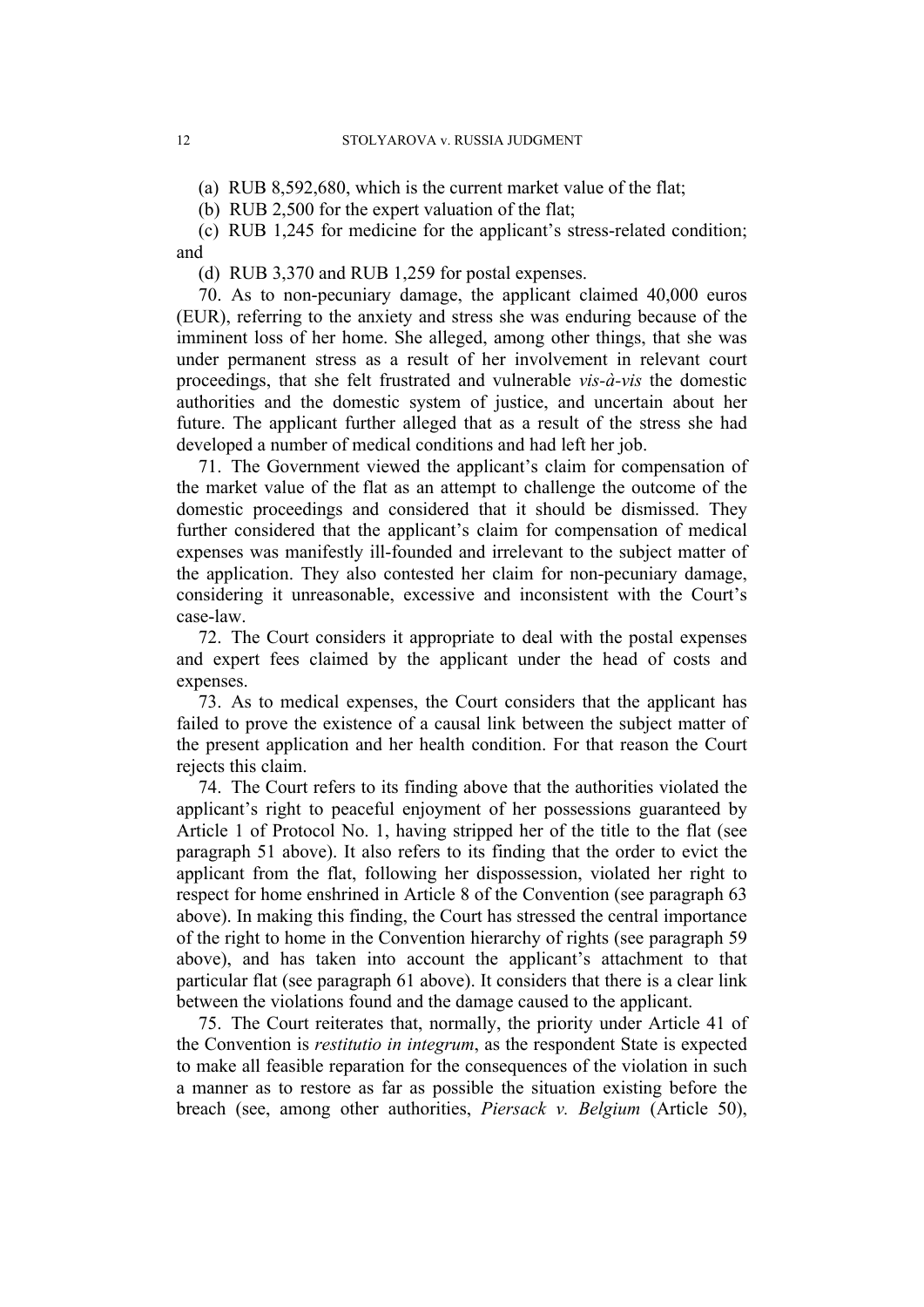26 October 1984, § 12, Series A no. 85; *Tchitchinadze v. Georgia*, no. 18156/05, § 69, 27 May 2010; *Fener Rum Patrikliği (Ecumenical Patriarchy) v. Turkey* (just satisfaction), no. 14340/05, § 35, 15 June 2010, § 198; and *Stoycheva v. Bulgaria*, no. 43590/04, § 74, 19 July 2011). Consequently, with due regard to its findings in the instant case, and in particular having noted the absence of a competing third-party interest or other obstacle to the restitution of the applicant's ownership, the Court considers that the most appropriate form of redress would be to restore the applicant's title to the flat and to reverse the order for her eviction. Thus, the applicant would be put as far as possible in a situation equivalent to the one in which she would have been had there not been a breach of Article 8 of the Convention and Article 1 of Protocol No. 1 (see *Gladysheva*, cited above, § 106).

76. In addition, the Court has no doubt that the applicant suffered distress and frustration on account of the deprivation of her possessions and the imminent eviction from her home. The resulting non-pecuniary damage would not be adequately compensated for by the mere finding of a violation. Making its assessment on an equitable basis, the Court awards the applicant EUR 7,500 under this head.

# **B. Costs and expenses**

77. In addition to postal expenses and expert fees (see paragraphs 69 and 72 above), the applicant claimed RUB 53,860 for the costs and expenses incurred before the domestic courts, comprising court fees, lawyer's fees and notary charges, and EUR 5,000 for those incurred before the Court (EUR 3,000 for legal services by Mr I. Puzanov and EUR 2,000 for legal services by Ms M. Samorodkina). The applicant submitted a copy of her agreement with Ms M. Samorodkina and explained that she could not provide a copy of her agreement with Mr I. Puzanov, because the latter had been arrested by the domestic authorities in summer 2013 and she had been unable to locate him. She noted, however, that Mr I. Puzanov's services under a similar agreement in the case of *Gladysheva* had amounted to EUR 5,000 and that the Court had found that the above sum had been appropriate for the work performed by the lawyer (see *Gladysheva,* cited above, § 112).

78. The Government did not object to granting the applicant RUB 3,370 for postal expenses and RUB 2,500 for the expert valuation of the flat. They considered, however, that the remainder of the applicant's claim should be dismissed as unsubstantiated.

79. According to the Court's case-law, an applicant is entitled to the reimbursement of costs and expenses only in so far as it has been shown that these have been actually and necessarily incurred and are reasonable as to quantum. In the present case, regard being had to the documents in its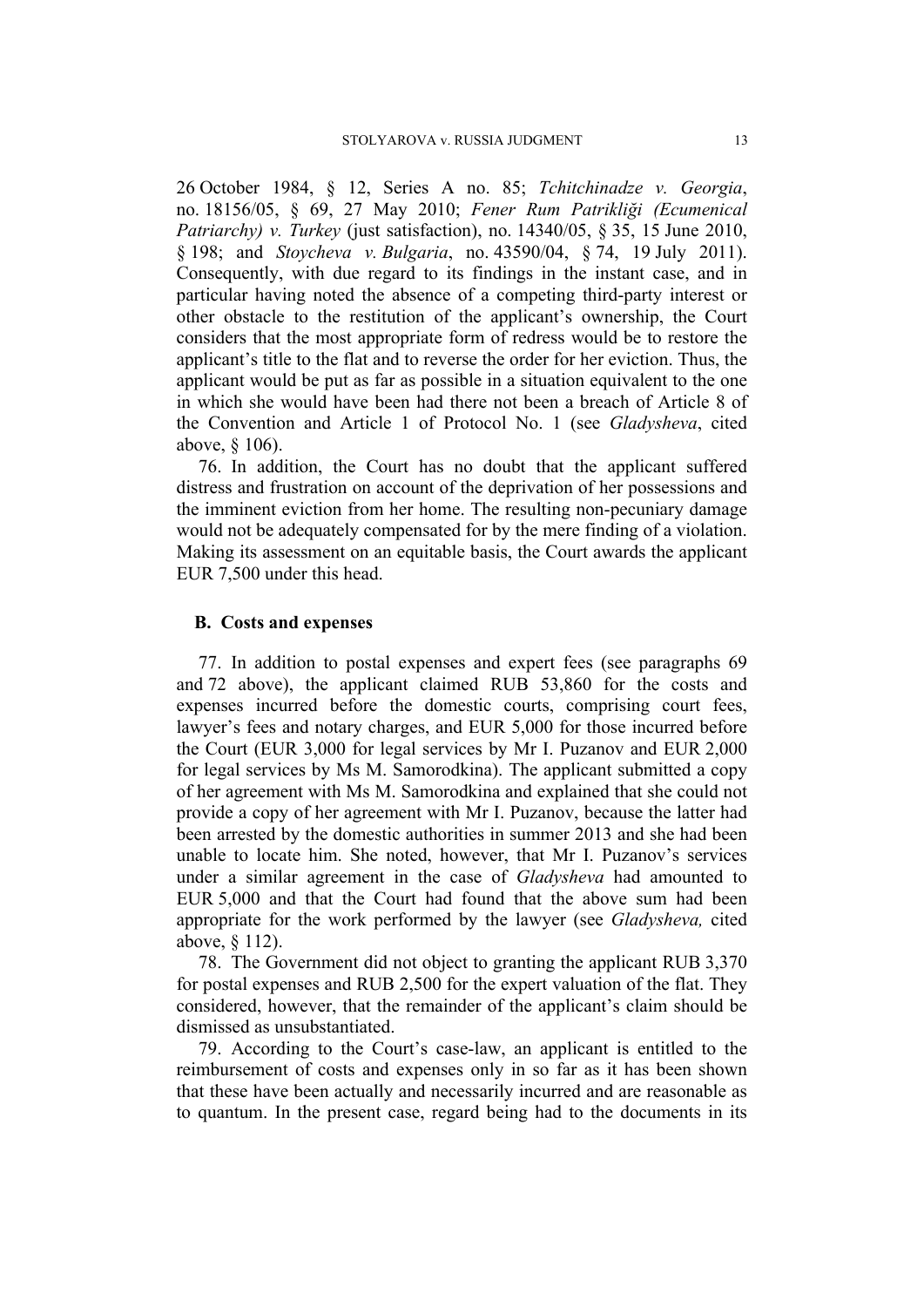possession and the above criteria, the Court considers it reasonable to award the sum of EUR 170 for costs and expenses in the domestic proceedings.

80. As to the costs and expenses incurred by the applicant in the Strasbourg proceedings, the Court observes that Mr I. Puzanov and Ms M. Samorodkina made substantial submissions on behalf of the applicant. It accepts therefore that they rendered the legal services as alleged. It therefore considers it reasonable to award the applicant the sum of EUR 5,000 for the proceedings before the Court.

81. The total award under the head of costs and expenses amounts therefore to EUR 5,170. Out of this sum EUR 3,000 should be paid into Mr I. Puzanov's bank account, and EUR 2,000 should be paid to Ms M. Samorodkina's bank account.

# **C. Default interest**

82. The Court considers it appropriate that the default interest rate should be based on the marginal lending rate of the European Central Bank, to which should be added three percentage points.

# FOR THESE REASONS, THE COURT, UNANIMOUSLY,

- 1. *Declares* the application admissible;
- 2. *Holds* that there has been a violation of Article 1 of Protocol No. 1;
- 3. *Holds* that there has been a violation of Article 8 of the Convention;
- 4. *Holds* that there is no need to examine the complaint under Article 6 of the Convention;
- 5. *Holds,* unanimously,

(a) that the respondent State shall ensure, by appropriate means, within three months from the date on which the judgment becomes final in accordance with Article 44 § 2 of the Convention, the full restitution of the applicant's title to the flat and the annulment of her eviction order;

(b) that the respondent State is to pay the applicant, within the same three months from the date on which the judgment becomes final in accordance with Article 44 § 2 of the Convention, the following amounts, to be converted into the currency of the respondent State at the date of settlement:

(i) EUR 7,500 (seven thousand five hundred euros), plus any tax that may be chargeable, in respect of non-pecuniary damage;